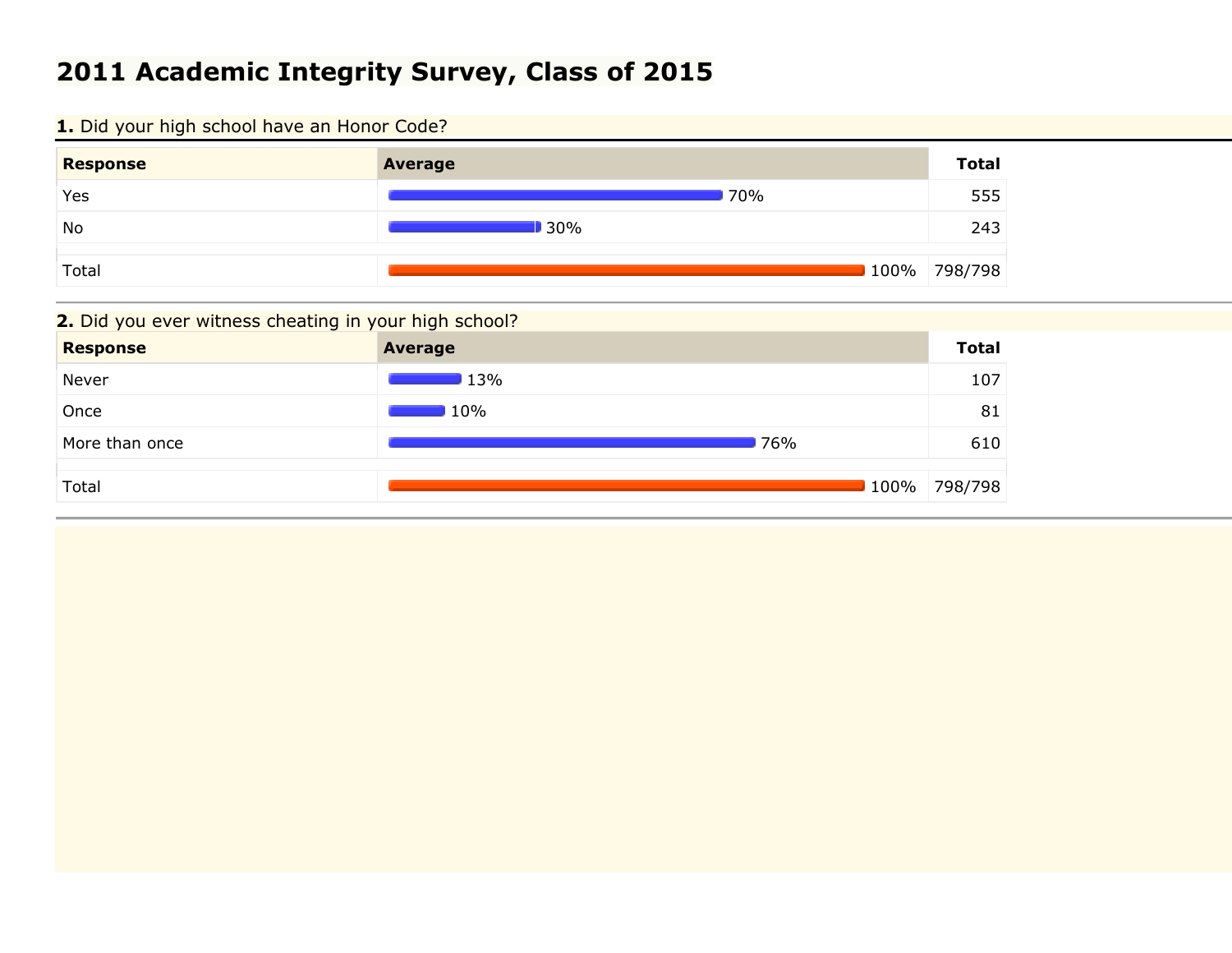### **3.** In what context did you witness cheating in your high school (check all that apply)?



### **4.** Have you ever reported another student you suspected of cheating?



### **5.** Have you ever interrupted a student who was cheating?

| <b>Response</b> | Average | <b>Total</b> |
|-----------------|---------|--------------|
| Never           | 51%     | 408          |
| Once            | 19%     | 152          |
| More than once  | 30%     | 238          |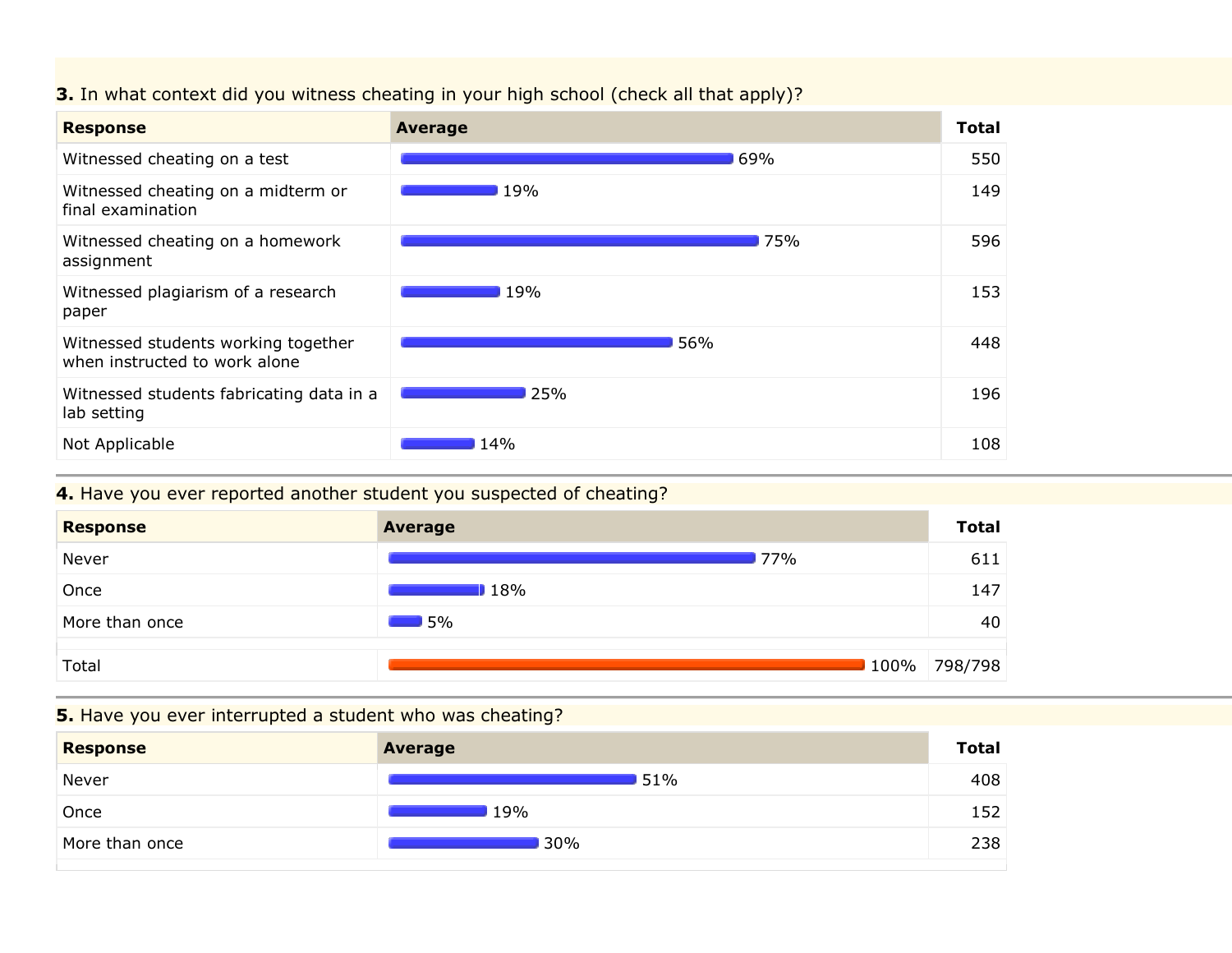### **6.** Did you ever cheat during high school?



## **7.** If you did cheat, in what context? (Check all that apply.)

| <b>Response</b>                                              | <b>Average</b>    | <b>Total</b> |
|--------------------------------------------------------------|-------------------|--------------|
| Cheated on a test                                            | 9%                | 69           |
| Cheated on a midterm or final<br>examination                 | $\Box$ 2%         | 13           |
| Plagiarized a research paper                                 | $\blacksquare$ 2% | 12           |
| Cheated on a homework assignment                             | <b>25%</b>        | 202          |
| Worked with another student when<br>instructed to work alone | 18%               | 147          |
| Fabricated data in a lab setting                             | $\blacksquare$ 4% | 35           |
| Not Applicable                                               | 64%               | 508          |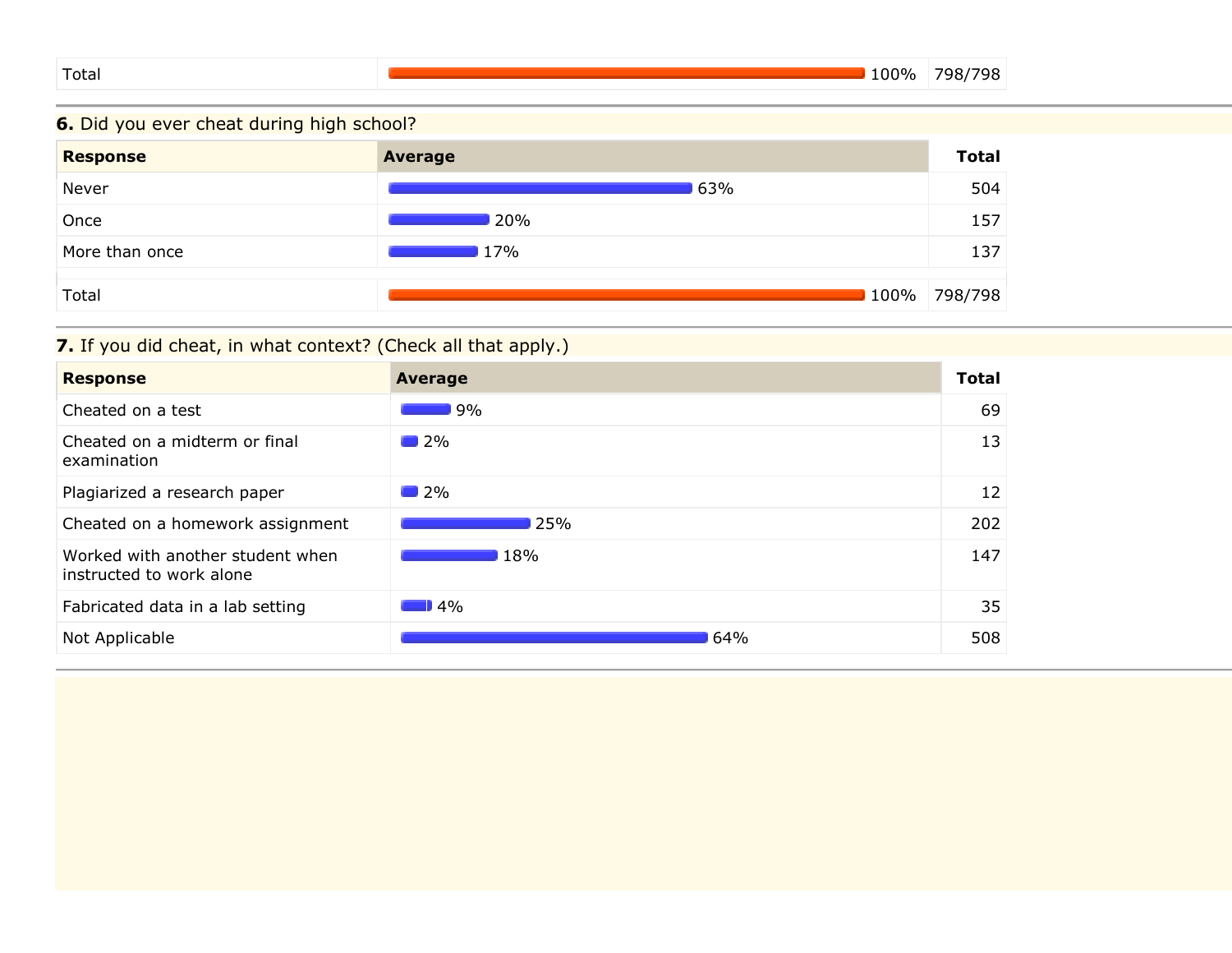# **8.** Have you ever done the following in high school? (Check all that apply)

| <b>Response</b>                                                                               | <b>Average</b>    | <b>Total</b> |
|-----------------------------------------------------------------------------------------------|-------------------|--------------|
| Forged a teacher's signature (i.e. on a<br>hall pass)                                         | 2%                | 16           |
| Forged a parental signature (i.e. for an<br>absence excuse, late slip, or permission<br>slip) | 17%               | 139          |
| Signed in the roll call for another<br>student who missed class                               | $\blacksquare$ 3% | 27           |
| Falsified data for a lab experiment                                                           | 8%                | 65           |
| Faked a lab experiment completely                                                             | $\blacksquare$ 1% | 6            |
| Lied to protect another student who had<br>cheated                                            | 7%                | 52           |
| None of the above                                                                             | 73%               | 580          |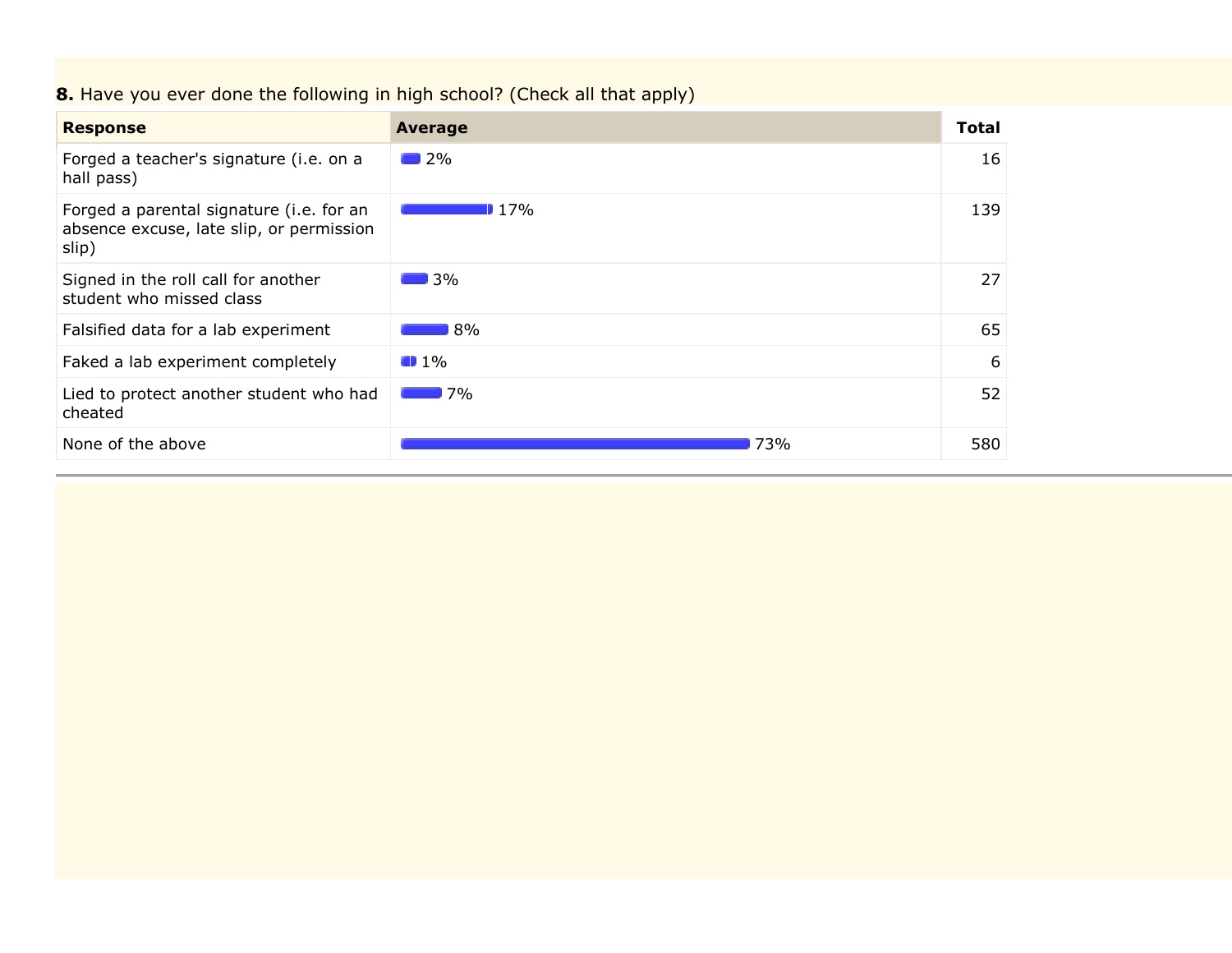#### **9.**

Which of the following actions do you consider to be dishonest?

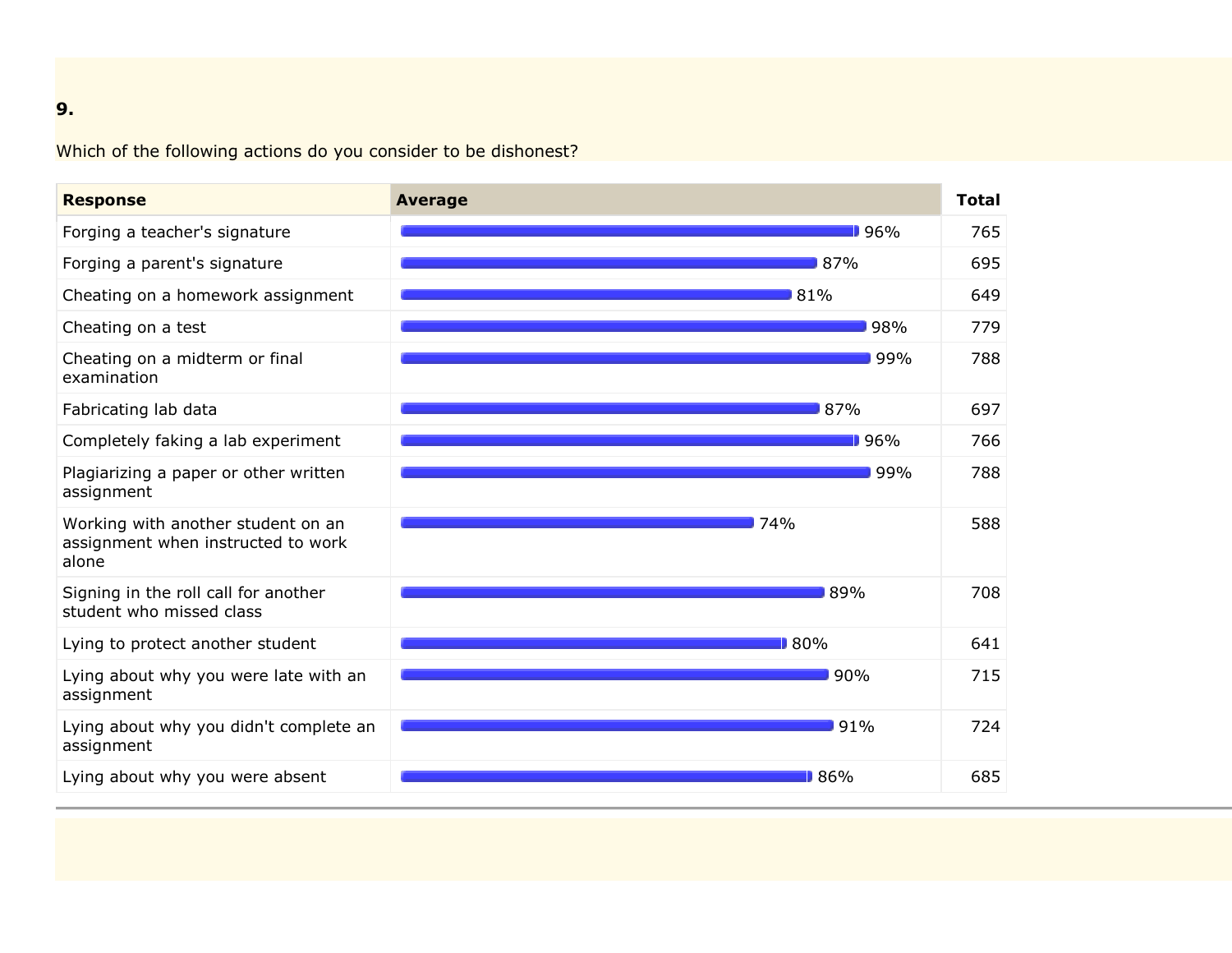For items 10-24, please evaluate how dishonest you think each action is based on the options given (very dishonest, dishonest but I do it anyway, and not dishonest).

**10.** Forging a teacher's signature.

| <b>Response</b>               | <b>Average</b>    | <b>Total</b> |
|-------------------------------|-------------------|--------------|
| Very dishonest                | 95%               | 759          |
| Dishonest, but I do it anyway | $\blacksquare$ 4% | 31           |
| Not dishonest                 | $\blacksquare$ 1% | 8            |
| Total                         | 100%              | 798/798      |

### **11.** Forging an administrator's signature.

| <b>Response</b>               | <b>Average</b>    | <b>Total</b> |
|-------------------------------|-------------------|--------------|
| Very dishonest                | 98%               | 784          |
| Dishonest, but I do it anyway | $\blacksquare$ 1% |              |
| Not dishonest                 | $\blacksquare$ 0% |              |
| Total                         | 100%              | 798/798      |

### **12.** Cheating on a homework assignment.

| <b>Response</b>               | <b>Average</b>                              | <b>Total</b> |
|-------------------------------|---------------------------------------------|--------------|
| Very dishonest                | 62%                                         | 491          |
| Dishonest, but I do it anyway | 32%                                         | 256          |
| Not dishonest                 | $\blacksquare$ 6%<br><b>Service Service</b> | 51           |
| Total                         | 100%                                        | 798/798      |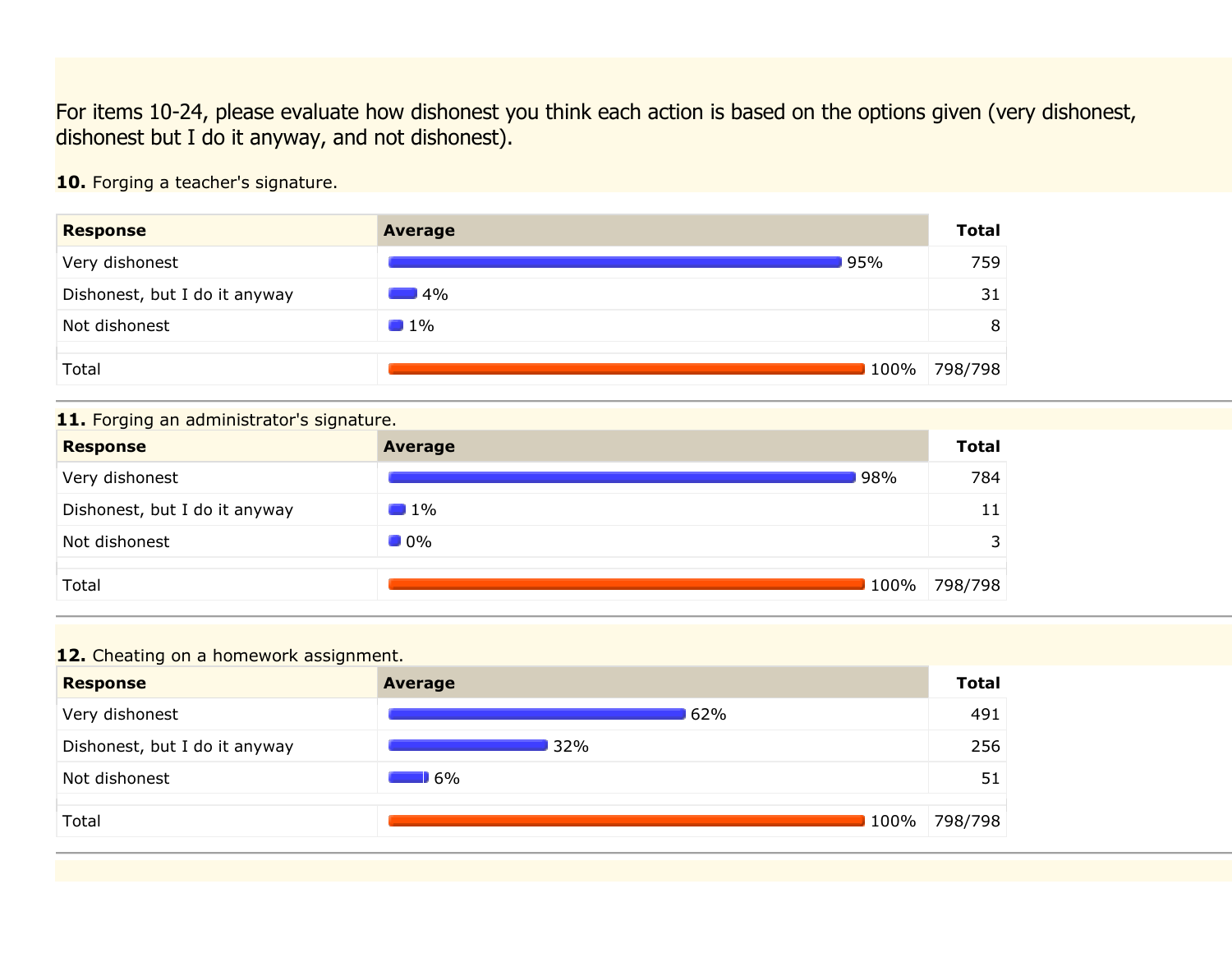# **13.** Cheating on a test.

| <b>Response</b>               | <b>Average</b>    | <b>Total</b> |
|-------------------------------|-------------------|--------------|
| Very dishonest                | <b>95%</b>        | 761          |
| Dishonest, but I do it anyway | $\Box$ 5%         | 36           |
| Not dishonest                 | $\blacksquare$ 0% |              |
| Total                         | 100%              | 798/798      |

## **14.** Cheating on a midterm or final examination.

| <b>Response</b>               | <b>Average</b>    | <b>Total</b> |
|-------------------------------|-------------------|--------------|
| Very dishonest                | 99%               | 788          |
| Dishonest, but I do it anyway | $\blacksquare$ 1% | a            |
| Not dishonest                 | $\blacksquare$ 0% |              |
| Total                         | 100%              | 798/798      |

## **15.** Fabricating lab data.

| <b>Response</b>               | <b>Average</b>    | <b>Total</b> |
|-------------------------------|-------------------|--------------|
| Very dishonest                | 81%               | 647          |
| Dishonest, but I do it anyway | 14%               | 115          |
| Not dishonest                 | $\blacksquare$ 5% | 36           |
| Total                         | 100%              | 798/798      |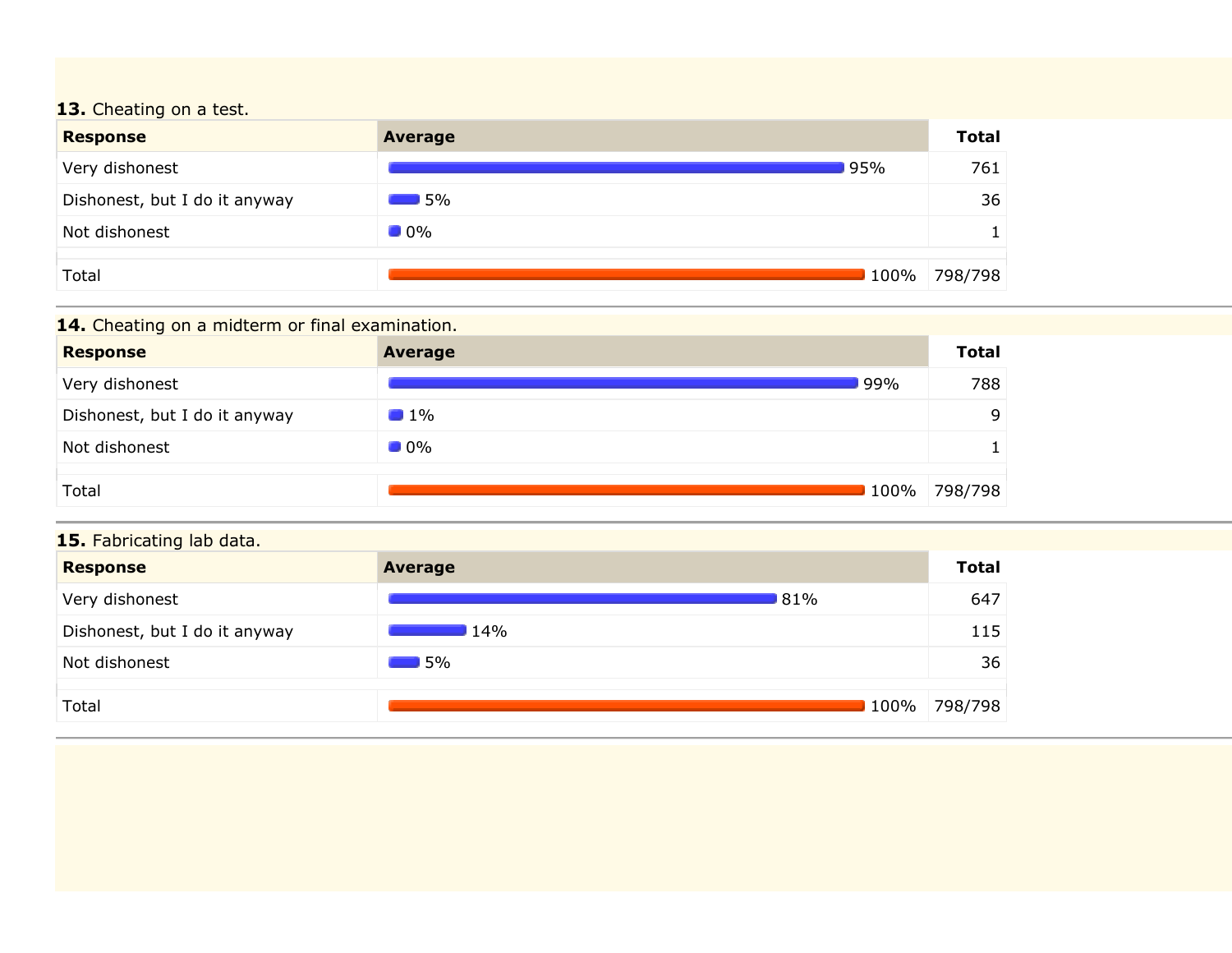### **16.** Completely faking a lab experiment.

| <b>Response</b>               | <b>Average</b>    | <b>Total</b> |
|-------------------------------|-------------------|--------------|
| Very dishonest                | $97\%$            | 774          |
| Dishonest, but I do it anyway | $\blacksquare$ 2% | 15           |
| Not dishonest                 | $1\%$             | Q            |
| Total                         | 100%              | 798/798      |

## 17. Plagiarizing a paper or written assignment.

| <b>Response</b>               | <b>Average</b>    | <b>Total</b> |
|-------------------------------|-------------------|--------------|
| Very dishonest                | 99%               | 788          |
| Dishonest, but I do it anyway | $1\%$             | 8            |
| Not dishonest                 | $\blacksquare$ 0% |              |
| Total                         | 100%              | 798/798      |

## **18.** Working with another student when instructed to work alone.

| <b>Response</b>               | <b>Average</b> | <b>Total</b> |
|-------------------------------|----------------|--------------|
| Very dishonest                | 54%            | 433          |
| Dishonest, but I do it anyway | 34%            | 274          |
| Not dishonest                 | $11\%$         | 91           |
| Total                         | 100%           | 798/798      |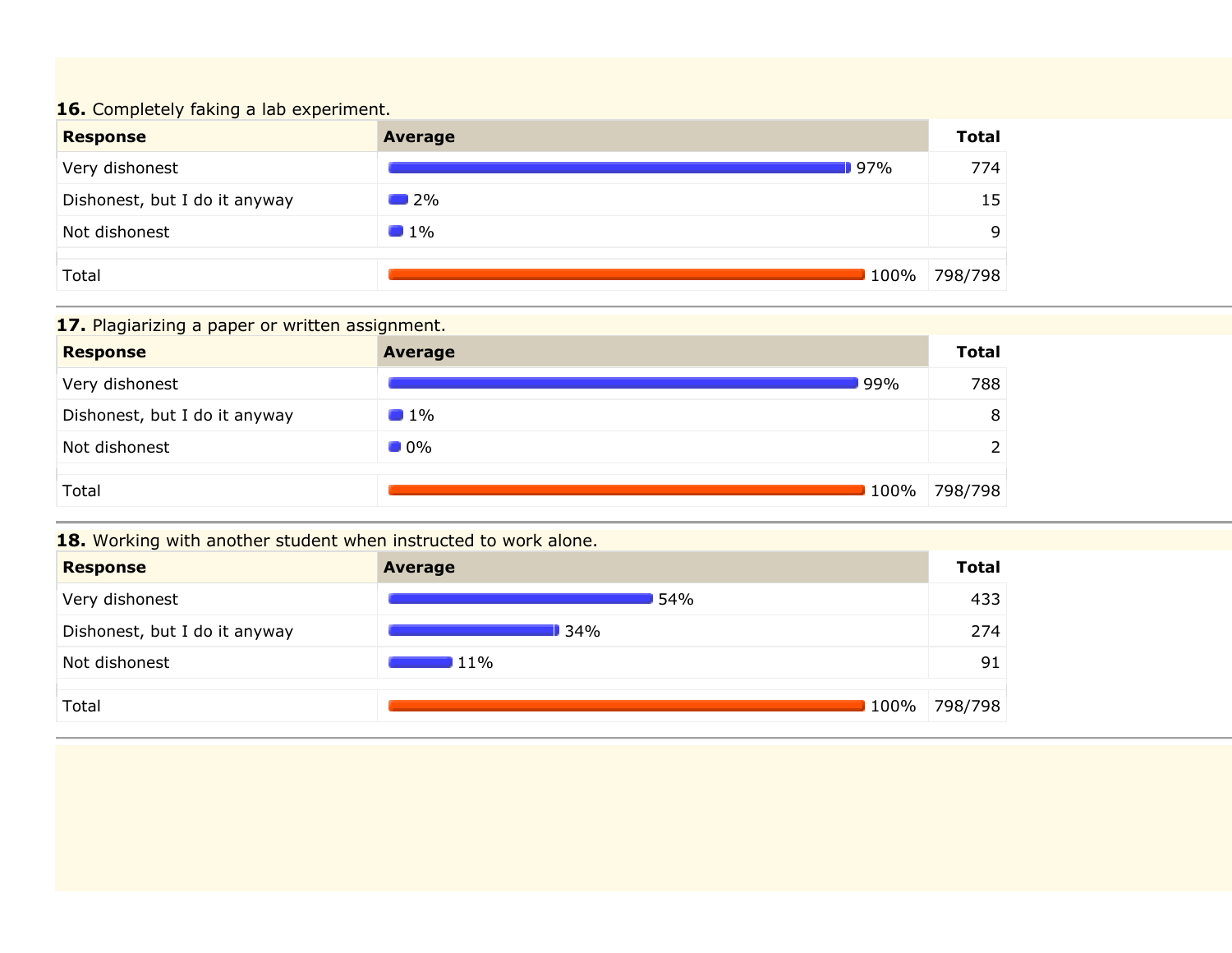### **19.** Signing in for another student who missed class.



### **20.** Lying to protect another student.



### 21. Lying to get an extension on an assignment.

| <b>Response</b>               | Average           | <b>Total</b> |
|-------------------------------|-------------------|--------------|
| Very dishonest                | 83%               | 659          |
| Dishonest, but I do it anyway | 16%               | 131          |
| Not dishonest                 | $\blacksquare$ 1% | 8            |
| Total                         | 100%              | 798/798      |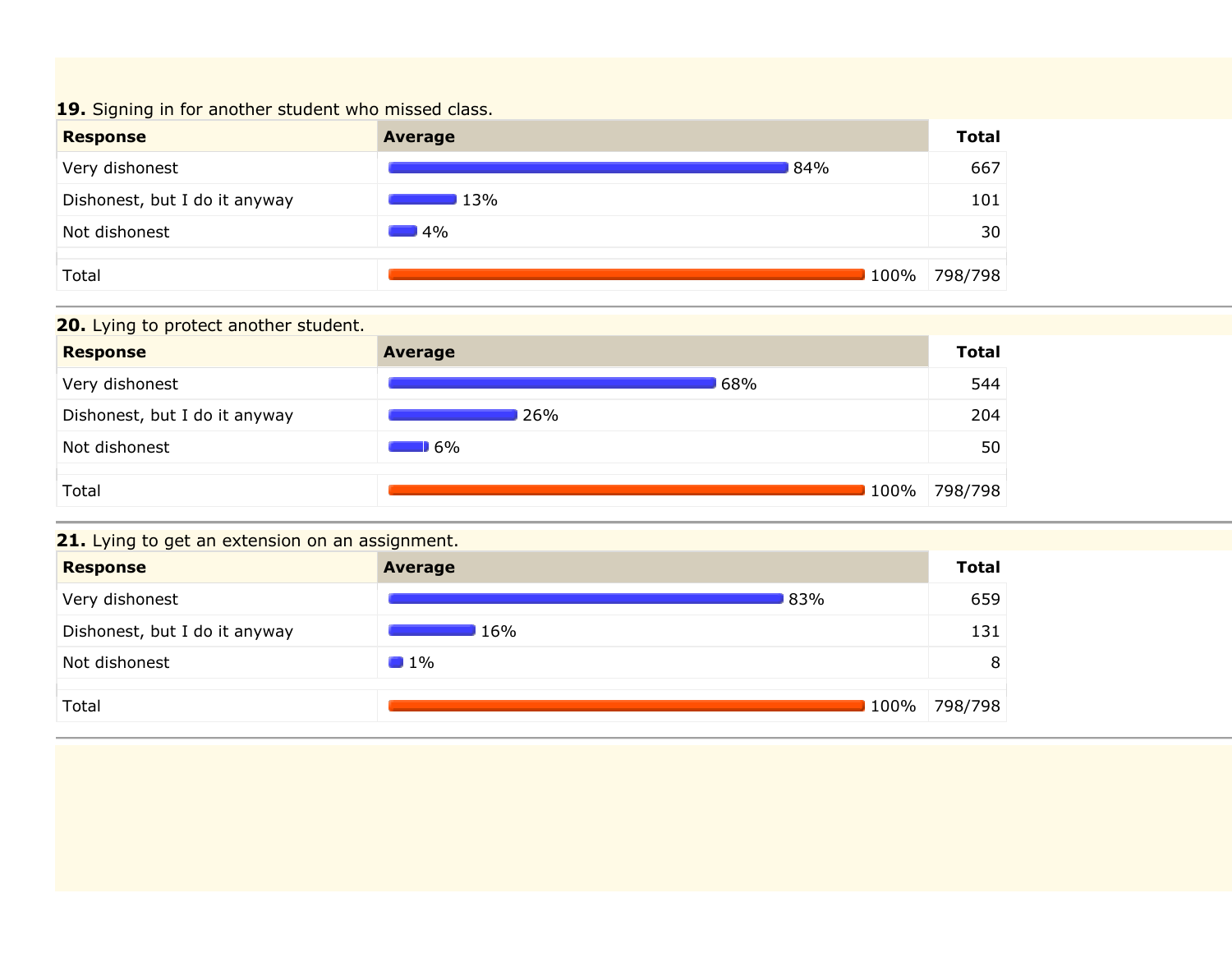### **22.** Lying about why you turned in an assignment late.



### **23.** Lying about why you were absent.



**24.** What other types of cheating or dishonesty have you witnessed or participated in during high school that has not been asked about in this survey? Please enter "none" or "not applicable" if there are none.

| #  | <b>Response</b>                                                                                                                                                                                                                                                                                   |
|----|---------------------------------------------------------------------------------------------------------------------------------------------------------------------------------------------------------------------------------------------------------------------------------------------------|
| -1 | -not properly citing a source on a paper as a form of plagiarism                                                                                                                                                                                                                                  |
| -1 | -reusing work that another student produced from years past - very dishonest                                                                                                                                                                                                                      |
| -1 | A lot of students would copy each other's homework if they forgot or didn't do it. A few people would also<br>text their friends with the answers to tests that they took later in the day.                                                                                                       |
| -1 | A lot of the times people work together on homework, though homework is for each person do to on their<br>own for more practice, a lot of the time teachers don't say, "You have to do this alone" and material can<br>be hard to understand so working with a friend can actually be beneficial. |
| -1 | Although I did not witness it, I know that a student in my high school texted during an exam and stole a<br>flash drive to copy an assignment.                                                                                                                                                    |
|    | Cheating on group projects. Some students let their group mates handle all of the work and either lie to<br>thair aroun matee or teachers in order to get out of doing their share. This hannens a lot in my school                                                                               |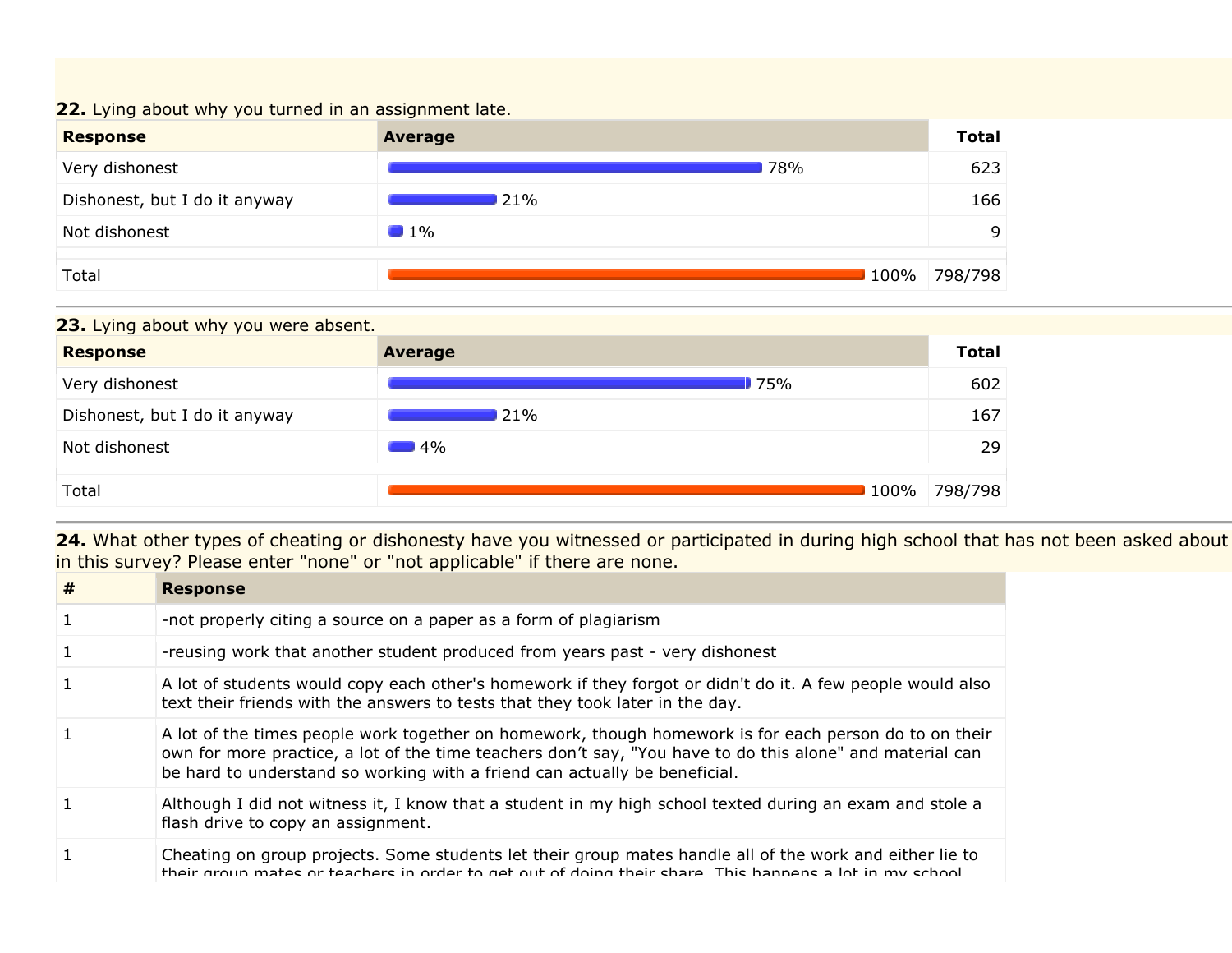|              | Some students think their time is too important and let others do their work for them. This is morally<br>reprehensible and dishonest in my opinion.                                                                                                                                                                                                                                                       |
|--------------|------------------------------------------------------------------------------------------------------------------------------------------------------------------------------------------------------------------------------------------------------------------------------------------------------------------------------------------------------------------------------------------------------------|
| $\mathbf{1}$ | Asking other students about the test they took when I have to take it the next day to get information<br>about the content of what was on the test.                                                                                                                                                                                                                                                        |
| $\mathbf{1}$ | Cheat sheets to help with a test                                                                                                                                                                                                                                                                                                                                                                           |
| $\mathbf{1}$ | cheating on an extra credit assignment                                                                                                                                                                                                                                                                                                                                                                     |
| $\mathbf{1}$ | cheating on taxes                                                                                                                                                                                                                                                                                                                                                                                          |
| $\mathbf{1}$ | Cheating using technology. For example, students in one of my high school classes took pictures on their<br>cell phones of answers to a test and looked at the pictures on their phones while taking the test. Although<br>they got away with it because the teacher did not see them using their phones, I think it would have been<br>beneficial for the teacher to collect cell phones before the test. |
| $\mathbf{1}$ | cheating while playing a sport cheating during a review game/session in order to get extra credit points<br>cheating off of another student's lab data being dishonest about coming in late/signing out early being<br>dishonest about why an assignment was not completed on time being dishonest about why a student<br>missed school                                                                    |
| 2            | copying an assignment or parts of an assignment                                                                                                                                                                                                                                                                                                                                                            |
| $\mathbf{1}$ | Creating a "cheat sheet" and hiding it/ using it during a test                                                                                                                                                                                                                                                                                                                                             |
| $\mathbf{1}$ | Discussing what is on a test with someone who has yet to take it.                                                                                                                                                                                                                                                                                                                                          |
| 1            | During my junior year of high school, I was accused by my teacher of cheating on a math test. However,<br>after meeting with the honor council at my school and my headmaster I was deemed innocent.                                                                                                                                                                                                       |
| $\mathbf{1}$ | fake being sick is every dishonest to be absent in school.                                                                                                                                                                                                                                                                                                                                                 |
| 1            | Getting tests before they are given. I don't know how but some kids in my high school have done it and<br>been punished.                                                                                                                                                                                                                                                                                   |
| $\mathbf{1}$ | I did not witness this personally, but two boys a grade below me were expelled because they took<br>answers to a test off of a teacher's computer and were selling them.                                                                                                                                                                                                                                   |
| 1            | I feel as if #20, "Lying to protect another student." is too vague. If it is to protect another student who<br>cheated, then yes, it is dishonest, but if it is done to protect an innocent student, then I'm not sure if it is<br>a big problem. Otherwise, none.                                                                                                                                         |
| $\mathbf{1}$ | I have heard about people taking pictures of exams with their cell phone cameras and posting it to<br>facebook or some sort of other social networking database.                                                                                                                                                                                                                                           |
| 1            | I have never really witnessed much of this first hand, but i know a kid who got kicked out for plagiarism<br>and another who got suspended for cheating on a final, but I didn't see this happen only heard about it.                                                                                                                                                                                      |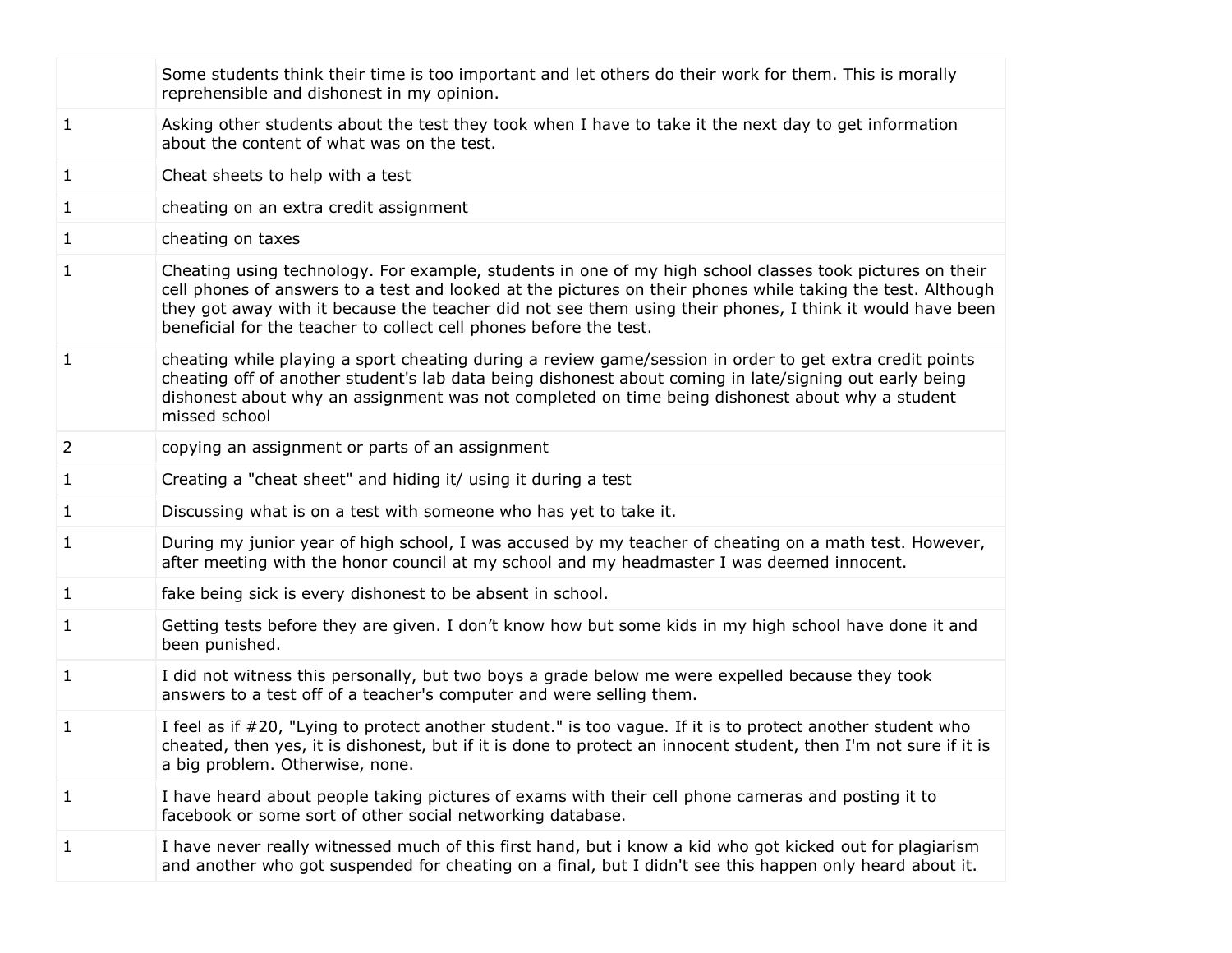| I have seen people use outside resources on take-home tests that were not allowed.<br>1<br>1<br>I have witnessed cheating on AP exams<br>I have witnessed other students lying to a teacher.<br>1<br>I have witnessed some kids saving the answers to a test on they're cell phones and kids wrting answers<br>1<br>on body parts. I have never been applicable for these kinds of actions.<br>I have witnessed students use other students reading books when they have already been directed not to<br>1<br>do so or to get their own book.<br>$\mathbf{1}$<br>I have witnessede students skipping school in order to finish an assignment that was due on that day or in<br>order to gain more time to study for a scheduled test.<br>I skipped class several times, though I didn't lie about it.<br>1<br>I was the chairperson of Notre Dame Prep's first Honor Board. I have not participated in cheating or<br>1<br>dishonesty.<br>I would not lie to a fellow student to humiliate them.<br>$\mathbf{1}$<br>i've seen people get the tests from last year in the same class and study from those before the test. i've<br>1<br>seen girls write the answers on their legs and wear a skirt<br>I've witnessed students lying in citations and references. (ie. Citing a ".edu" source when they actually got<br>1<br>information from a source such as Wikipedia)<br>I've worked with students on homework assignments when told do so alone. A fair amount of my friends<br>1<br>have plagiarized and cheated on graded assignments. |
|----------------------------------------------------------------------------------------------------------------------------------------------------------------------------------------------------------------------------------------------------------------------------------------------------------------------------------------------------------------------------------------------------------------------------------------------------------------------------------------------------------------------------------------------------------------------------------------------------------------------------------------------------------------------------------------------------------------------------------------------------------------------------------------------------------------------------------------------------------------------------------------------------------------------------------------------------------------------------------------------------------------------------------------------------------------------------------------------------------------------------------------------------------------------------------------------------------------------------------------------------------------------------------------------------------------------------------------------------------------------------------------------------------------------------------------------------------------------------------------------------------------------------------------------|
|                                                                                                                                                                                                                                                                                                                                                                                                                                                                                                                                                                                                                                                                                                                                                                                                                                                                                                                                                                                                                                                                                                                                                                                                                                                                                                                                                                                                                                                                                                                                              |
|                                                                                                                                                                                                                                                                                                                                                                                                                                                                                                                                                                                                                                                                                                                                                                                                                                                                                                                                                                                                                                                                                                                                                                                                                                                                                                                                                                                                                                                                                                                                              |
|                                                                                                                                                                                                                                                                                                                                                                                                                                                                                                                                                                                                                                                                                                                                                                                                                                                                                                                                                                                                                                                                                                                                                                                                                                                                                                                                                                                                                                                                                                                                              |
|                                                                                                                                                                                                                                                                                                                                                                                                                                                                                                                                                                                                                                                                                                                                                                                                                                                                                                                                                                                                                                                                                                                                                                                                                                                                                                                                                                                                                                                                                                                                              |
|                                                                                                                                                                                                                                                                                                                                                                                                                                                                                                                                                                                                                                                                                                                                                                                                                                                                                                                                                                                                                                                                                                                                                                                                                                                                                                                                                                                                                                                                                                                                              |
|                                                                                                                                                                                                                                                                                                                                                                                                                                                                                                                                                                                                                                                                                                                                                                                                                                                                                                                                                                                                                                                                                                                                                                                                                                                                                                                                                                                                                                                                                                                                              |
|                                                                                                                                                                                                                                                                                                                                                                                                                                                                                                                                                                                                                                                                                                                                                                                                                                                                                                                                                                                                                                                                                                                                                                                                                                                                                                                                                                                                                                                                                                                                              |
|                                                                                                                                                                                                                                                                                                                                                                                                                                                                                                                                                                                                                                                                                                                                                                                                                                                                                                                                                                                                                                                                                                                                                                                                                                                                                                                                                                                                                                                                                                                                              |
|                                                                                                                                                                                                                                                                                                                                                                                                                                                                                                                                                                                                                                                                                                                                                                                                                                                                                                                                                                                                                                                                                                                                                                                                                                                                                                                                                                                                                                                                                                                                              |
|                                                                                                                                                                                                                                                                                                                                                                                                                                                                                                                                                                                                                                                                                                                                                                                                                                                                                                                                                                                                                                                                                                                                                                                                                                                                                                                                                                                                                                                                                                                                              |
|                                                                                                                                                                                                                                                                                                                                                                                                                                                                                                                                                                                                                                                                                                                                                                                                                                                                                                                                                                                                                                                                                                                                                                                                                                                                                                                                                                                                                                                                                                                                              |
|                                                                                                                                                                                                                                                                                                                                                                                                                                                                                                                                                                                                                                                                                                                                                                                                                                                                                                                                                                                                                                                                                                                                                                                                                                                                                                                                                                                                                                                                                                                                              |
| ill protect my friends through lying only if its a small thing. If its a big thing ill abstain from answering the<br>1<br>question and let the teacher handle it directly with the student in question.                                                                                                                                                                                                                                                                                                                                                                                                                                                                                                                                                                                                                                                                                                                                                                                                                                                                                                                                                                                                                                                                                                                                                                                                                                                                                                                                      |
| 1<br>Lying about coming to class late                                                                                                                                                                                                                                                                                                                                                                                                                                                                                                                                                                                                                                                                                                                                                                                                                                                                                                                                                                                                                                                                                                                                                                                                                                                                                                                                                                                                                                                                                                        |
| Lying about doing poorly on a test just to retake it.<br>1                                                                                                                                                                                                                                                                                                                                                                                                                                                                                                                                                                                                                                                                                                                                                                                                                                                                                                                                                                                                                                                                                                                                                                                                                                                                                                                                                                                                                                                                                   |
| 1<br>lying about why you were late for class.                                                                                                                                                                                                                                                                                                                                                                                                                                                                                                                                                                                                                                                                                                                                                                                                                                                                                                                                                                                                                                                                                                                                                                                                                                                                                                                                                                                                                                                                                                |
| Lying on work cited (fabrication or sources).<br>1                                                                                                                                                                                                                                                                                                                                                                                                                                                                                                                                                                                                                                                                                                                                                                                                                                                                                                                                                                                                                                                                                                                                                                                                                                                                                                                                                                                                                                                                                           |
| $\mathbf{1}$<br>Lying to a teacher on where they were going, lying to a teacher about an assignment, telling other<br>students about tests before they take them                                                                                                                                                                                                                                                                                                                                                                                                                                                                                                                                                                                                                                                                                                                                                                                                                                                                                                                                                                                                                                                                                                                                                                                                                                                                                                                                                                             |
| 1<br>Making cheat sheets                                                                                                                                                                                                                                                                                                                                                                                                                                                                                                                                                                                                                                                                                                                                                                                                                                                                                                                                                                                                                                                                                                                                                                                                                                                                                                                                                                                                                                                                                                                     |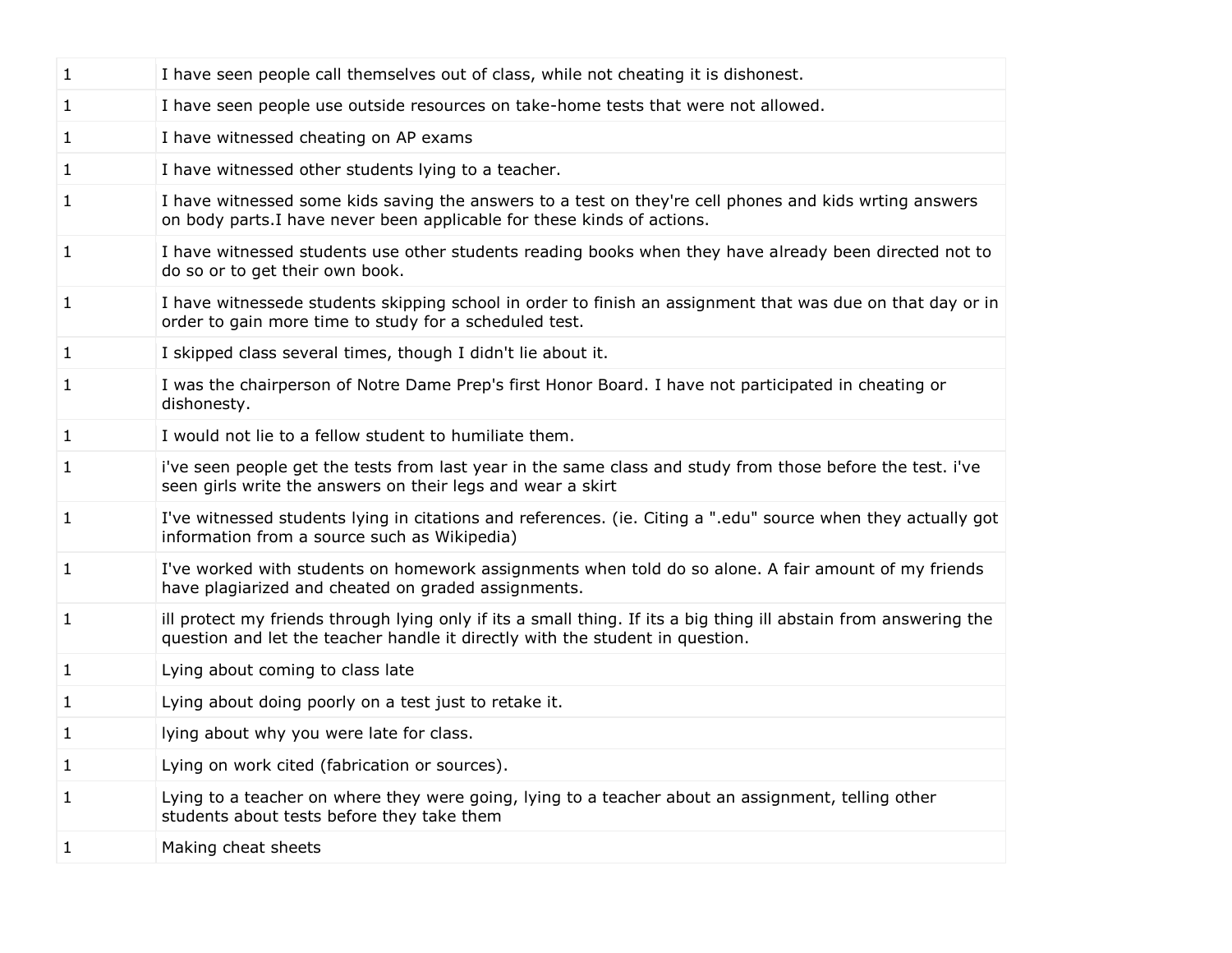| $\mathbf{1}$ | Many time I have seen people cheat on oral exams because in some language classes at my high school<br>we record our oral exams all at the same time in a computer lab making it easy for people to sneak a<br>script in.                                                                                                                                                                                                                                                                                                                          |
|--------------|----------------------------------------------------------------------------------------------------------------------------------------------------------------------------------------------------------------------------------------------------------------------------------------------------------------------------------------------------------------------------------------------------------------------------------------------------------------------------------------------------------------------------------------------------|
| $\mathbf{1}$ | Missing class on the day of a test so they can take the test at a later date so they can get the answers<br>from students who took the test before them.                                                                                                                                                                                                                                                                                                                                                                                           |
| 1            | Other forms of lying and cheating not mentioned above that I've seen at one time or another during high<br>school include: - lying about drug consumption and sobriety - students being dishonest with themselves in<br>regard to whether or not they could complete an assignment or master material on their own the rest<br>falls, more or less, under the scenarios listed in the above survey                                                                                                                                                 |
| 1            | Passing graphing calculators back and forth with answers typed in them. Emailing lab reports to each<br>other. Writing on hands with answers. Students who have already taken a test giving students who<br>haven\'t yet, answers. Programming equations that are supposed to be memorized into graphing<br>calculators. Writing answers for tests on separate sheets of paper and then putting them in between test<br>sheets so the supervisor doesn\'t see. One student will complete a worksheet and then pass it around for<br>others to use. |
| 1            | People drinking at school or after school.                                                                                                                                                                                                                                                                                                                                                                                                                                                                                                         |
| 1            | People stealing tests and completing them with notes before they are given out to ensure a good grade<br>(never done that). When I say I've cheated it's very rarely but there were 3 or 4 occasions throughout the<br>year where I either didn't know what was going on or was rushing to getting a homework assignment<br>done where I cheated. That is all though.                                                                                                                                                                              |
| $\mathbf{1}$ | people taking credit for other peoples ideas.                                                                                                                                                                                                                                                                                                                                                                                                                                                                                                      |
| 1            | Primarily I have witness Chinese students or students from other countries conversing in their native<br>language while one or more of them are taking a test. While it is hard to prove this as cheating, I do find<br>it dishonest.                                                                                                                                                                                                                                                                                                              |
| 1            | rules are for fools                                                                                                                                                                                                                                                                                                                                                                                                                                                                                                                                |
| 1            | Saw a student on their phone during the SATs, saw students bring in quotes for an essay when we were<br>supposed to memorize them.                                                                                                                                                                                                                                                                                                                                                                                                                 |
| 1            | Send text messages before/during a test.                                                                                                                                                                                                                                                                                                                                                                                                                                                                                                           |
| 1            | Sharing the answers to a test with another person after you've already taken it in an earlier period and<br>the other student will have to take it later that day.                                                                                                                                                                                                                                                                                                                                                                                 |
| 1            | Sharing information on the content of a test.                                                                                                                                                                                                                                                                                                                                                                                                                                                                                                      |
| 1            | Some lab data was done with an honest attempt but the group communicated with the teacher and got<br>approval to compare with another group when time did not allow for repitition of the experiment. So it<br>wasn't completely honest nor dishonest.                                                                                                                                                                                                                                                                                             |